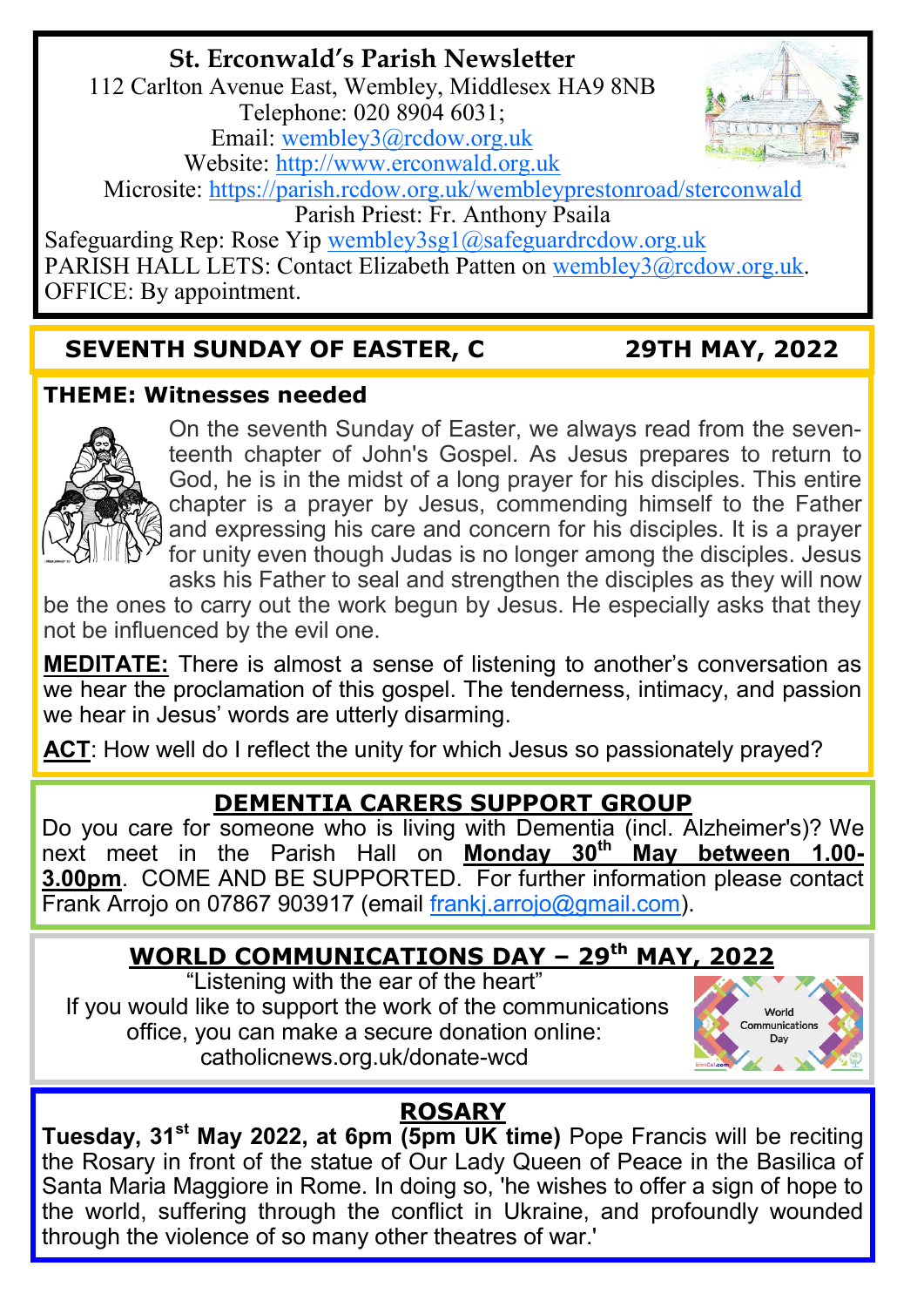**COMING TO MASS: COVID-19 SAFE ENVIRONMENT**

**[Please do NOT attend Mass if you are unwell or have any Covid symptoms]**

As we have many vulnerable parishioners we ask that you **continue to wear your mask and sanistise your hands** when you come to Church. Doors will remain open for ventilation. Your cooperation will be greatly appreciated.

#### **DONATIONS AND COLLECTION OF MONEY IMPORTANT NEWS ABOUT GIVING ON-LINE**

**GIVING BY STANDING ORDER [Preferred Method]:** If you would like to support the parish we would ask you to consider setting up a regular donation in this way.

**Offertory Envelopes and other donations** can be placed in the Collection Box at the entrance of the Church or at the exit. Please no coinage at this time. There are a number of cashless methods now available:

#### **Make a donation via our website:**

<https://parish.rcdow.org.uk/wembleyprestonroad/donate/>

**Via Dona [the company who supply our card readers].** <https://portal.mydona.com/assets/webPay/index.php?cid=268>

Donations, Mass Intentions and Repository payments can also be made via the card readers in Church

#### **[If you are a tax payer, please Gift Aid your donation]**

## **CARD READERS**

*Please note we now have installed a Card Reader at the entrance to the Church. This is in addition to the one located at the Car Park Exit/Entrance. Unfortunately, we can only accept payment via the Card Readers for the categories listed on the two pages on the Card Reader.*

# **THANK YOU**

*A huge thank you to everyone who has continued supporting the Parish during the pandemic. We pray that you keep well and that your faith remains strong.*

# **REPOSITORY**

Currently in stock: a good selection of First Holy Communion and Confirmation cards, Prayer Books, Rosaries and gifts, all at reasonable prices. If you don't see what you require, please ask as we are unable to display our full stock. You are welcome to have a browse. You can still order by email, or phone and we can arrange a suitable collection time if you are still self-isolating.



**THE LARDER**

*Thank you for your kind donations. Please leave your donations in the box provided by the Lady Chapel.*

# **POPE'S PRAYER INTENTION FOR MAY**

**For faith-filled young people:**

We pray for all young people, called to live life to the fullest: May they see in Mary's life the way to listen, the depth of discernment, the courage and the dedication to service that faith generates.

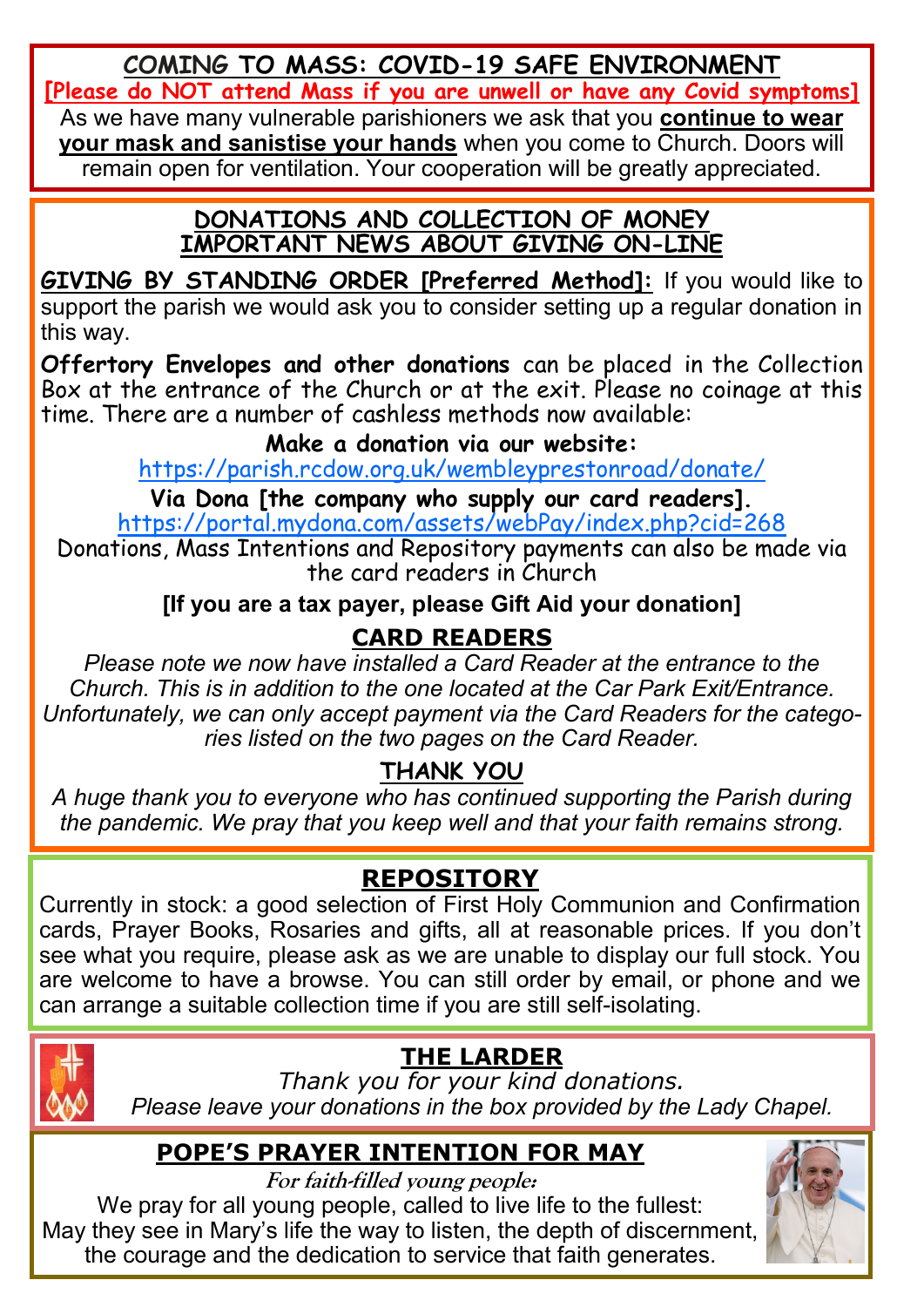## **PENTECOST SUNDAY/ INTERNATIONAL DAY**

On the feast of Pentecost  $5<sup>th</sup>$  June] we celebrate our "Unity in Diversity" and the different Nationalities that are part of our Parish. Please come in your National Costume if possible. Tickets on sale after Mass: Adults £10; AOP's: £5.00 and children 12years and under free [and must be accompanied by parent or guardian].  $\mathbb A$ The money raised will go towards the Church Refurbishment Fund.



**MAP**: A sheet is provided [at the back of the Church] for you to write your country of origin [heritage]. We will use the information to ensure that we have flags representing all the different parts of the world that make up our community.

**INTERNATIONAL CUISINE**: As in the past, we are asking people to provide National Dishes. Currently, we have Indian Curry, Jerk Chicken, Home cooked Ham, and Salmon. If, your country is not covered by the above perhaps you might consider making a dish, we also need desserts and nibbles [i.e. prawn crackers etc.]

We need enough of each dish to serve 10 or more people, perhaps two or more people could cook the same dish. We would like people to volunteer to coordinate the food. Please complete the food sheet form at the back for the Church.

*[Due to Data Protection Laws, we can no longer leave out lists as in the past, so if you could complete the forms at the back of the church to indicate your donation of*  food/drink. Then post these forms into the box provided, we would be most grateful. *Please, do not leave completed forms with your details on the table.]*

**ENTERTAINMENT**: Once again entertainment will be provided by **Velvet Touch** and **Perry**. If anyone would like to contribute to the entertainment on the day, please let us know. We also welcome ideas and help with Children's entertainment.

**RAFFLE:** Tickets are on sale after Mass. 1<sup>st</sup> prize – International Hamper [*Donations would be welcome, as we would like as many countries to be repre*sented]; 2<sup>nd</sup> prize – Holy Family Statue; 3<sup>rd</sup> Prize – £40 Voucher; 4<sup>th</sup> Prize – Children's Prize;  $5<sup>th</sup>$  Prize – Surprise Prize for those attending; and many other fantastic prizes. To be drawn on Sunday  $5<sup>th</sup>$  June, 2022.

#### **GENTLE REMINDER**

Child Safeguarding Rules state that children need to be accompanied by a parent/guardian when they visit the toilet.

#### **CLEANING GOD'S HOUSE**

On Tuesday mornings after Mass, the Church closes for cleaning. If you are free to help please come and join us.

## **THE PARADOX OF ABUNDANCE**



From all the food produced, a third is wasted. As Pope Francis said, "Each of us has a role to play in transforming food systems for the benefit of people and the planet." Let's respond to his call! CAFOD's new campaign is called **Fix the Food System**. Please visit: [www.cafod.org.uk/food](http://www.cafod.org.uk/food) for more information.